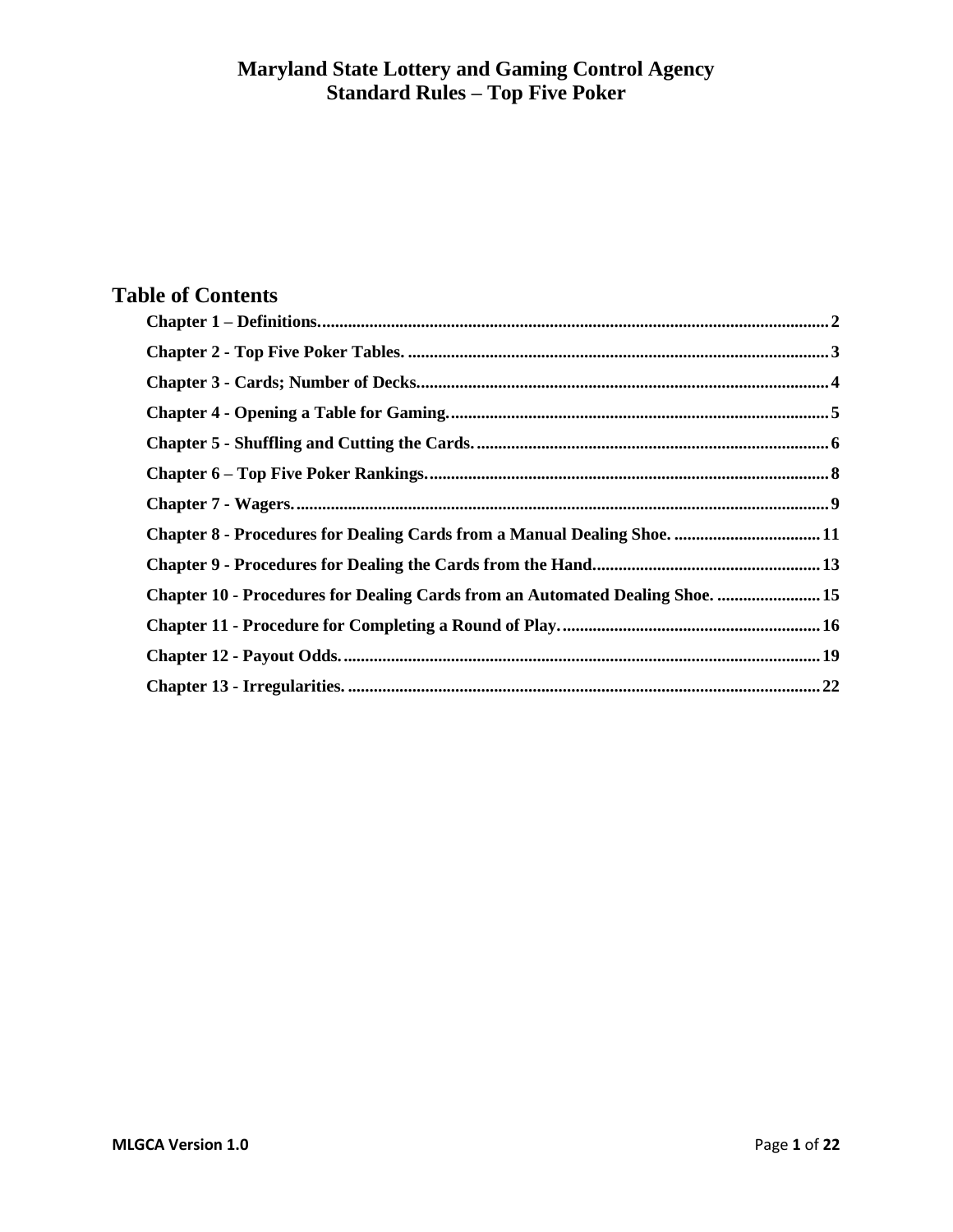# <span id="page-1-0"></span>**Chapter 1 – Definitions.**

- A. In this chapter the following terms have the meanings indicated.
- B. Terms Defined.
- (1) "Ante Wager" shall mean the wager that a player is required to make prior to any cards being dealt in order to compete in a round of play.
- (2) "Play Wager" shall mean the wager that a player is required to make in order to remain in the main game hand.
- (3) "Bonus Wager" shall mean the wager that a player has the option to make prior to any cards being dealt in order to compete in a round of play.
- (4) "Deal" means the distribution of the player's cards among the players.
- (5) "Round of play" shall mean one complete cycle of play during which all wagers have been placed, all cards have been dealt and all remaining wagers have been settled in accordance with the standard rules.
- (6) "Stub" shall mean the remaining portion of the deck after all cards in the round of play have been dealt or delivered.
- (7) "Suit" shall mean one of the four categories of cards: club, diamond, heart or spade.
- (8) "Face card" shall mean all Jacks, Queens, and Kings featured in the standard deck of cards.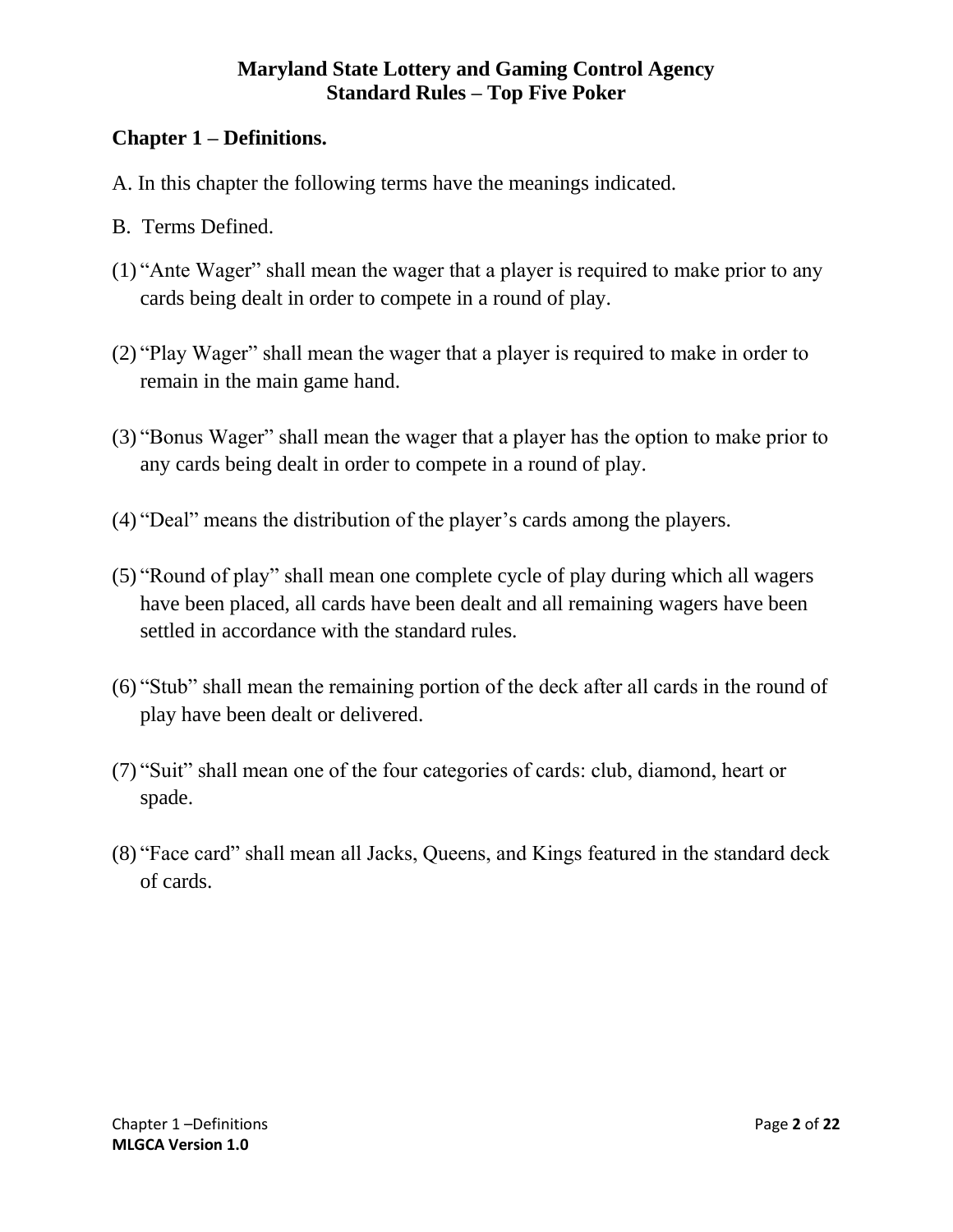# <span id="page-2-0"></span>**Chapter 2 - Top Five Poker Tables.**

A. Top Five Poker shall be played at a table that has:

(1) Betting positions for six players on one side of the table; and

(2) A place for the dealer on the opposite side.

B. A facility operator shall submit to the Commission for approval the layout for a Top Five Poker table that contains at least:

(1) The name or logo of the facility operator;

(2) Two separate betting areas designed for the placement of Ante and Play wagers for each player required under Chapter 7 – Wagers;

(3) If a facility operator offers any of the following Wagers authorized under Chapter 7 - Wagers, a separate area designated for the placement of each player's:

(a) Top Five Bonus Wager; and

(b) Poker Bonus Wager;

(4) Inscriptions that advise a player of the payout odds or amounts for all permissible wagers offered by the facility operator, except that if payout odds or amounts are not inscribed on the layout, a sign identifying the payout odds or amounts for all permissible wagers shall be posted at each Top Five Poker table.

C. A Top Five Poker table shall have a:

(1) Drop box and a tip box attached on the same side of the gaming table as, but on opposite side of, the dealer, as approved by the Commission; and

(2) Discard rack securely attached to the top of the dealer's side of the table.

E. The Commission may approve an alternative location for the tip box if a card shuffling device or other table game equipment prevents the placement of the drop box and tip box as required in §D of this chapter.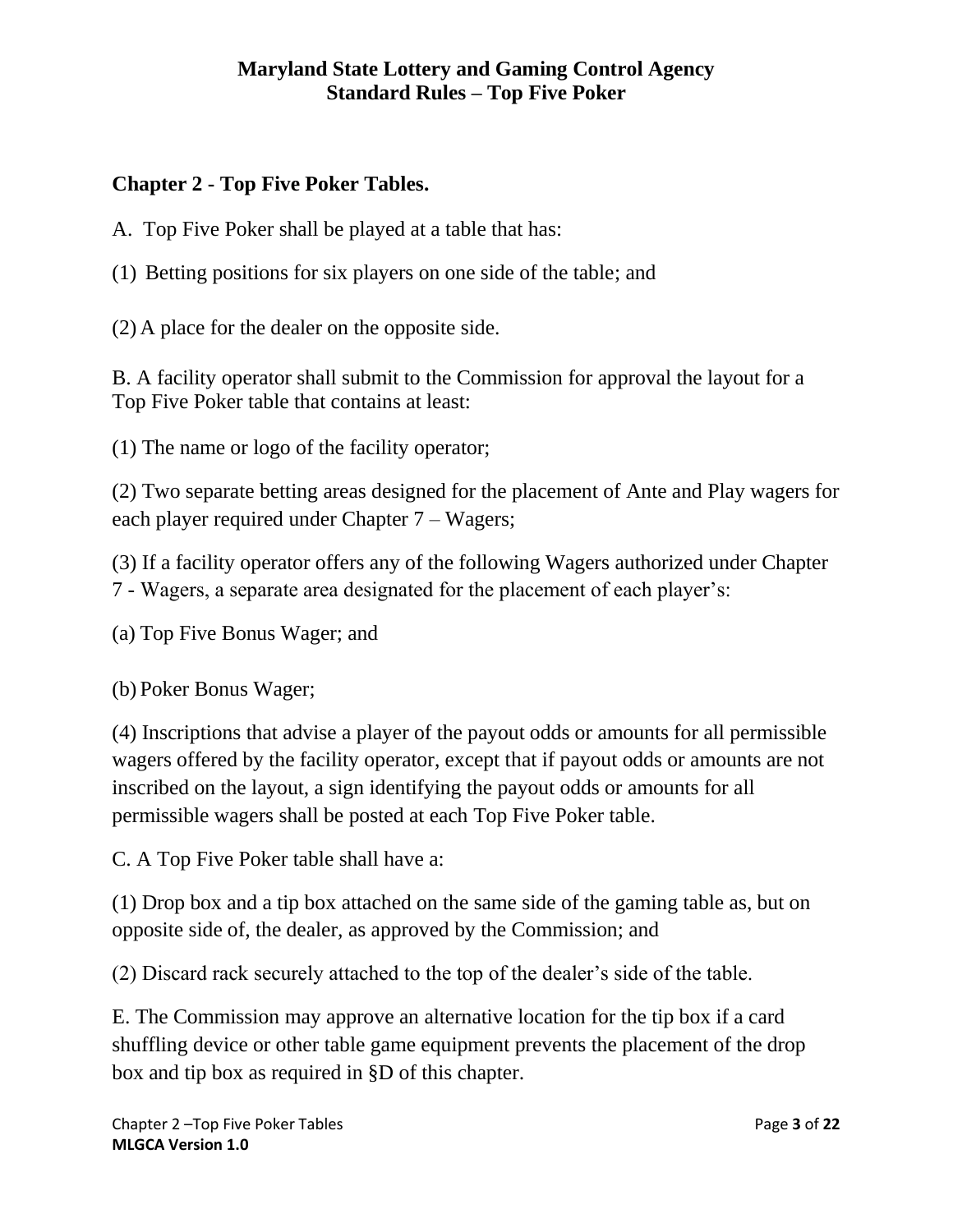# <span id="page-3-0"></span>**Chapter 3 - Cards; Number of Decks.**

A. Except as provided in §B of this chapter, Top Five Poker shall be played with one deck of cards that has:

(1) Cards that are identical in appearance; and

(2) One cover card.

B. If an automated card shuffling device is used, Top Five Poker may be played with two decks of cards in accordance with the following requirements:

(1) The cards in each deck shall be of the same design;

(2) The backs of the cards in one deck shall be of a different color than the cards included in the other deck;

(3) One deck shall be shuffled and stored in the automated card shuffling device while the other deck is being used to play the game;

(4) Both decks are continuously alternated in and out of play, with each deck being used for every other round of play; and

(5) The cards from only one deck are placed in the discard rack at any given time.

C. The decks of cards used in Top Five Poker shall be changed at least every:

(1) Four hours, if the cards are dealt by hand; and

(2) Eight hours, if the cards are dealt from a manual or automated dealing shoe.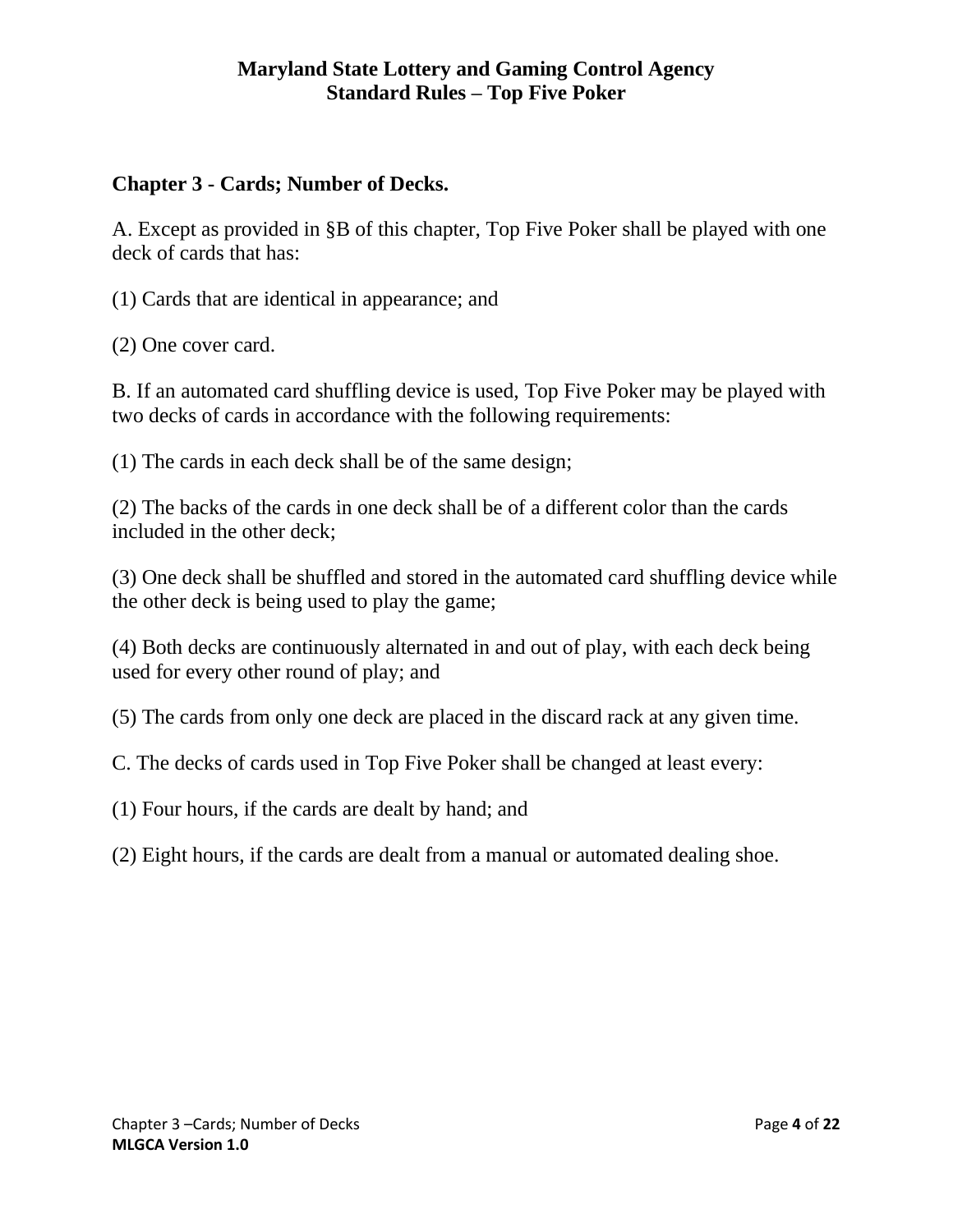# <span id="page-4-0"></span>**Chapter 4 - Opening a Table for Gaming.**

A. After receiving one or more decks of cards at the table, the dealer shall inspect the cards for any defects and a floorperson assigned to the table shall verify the inspection.

B. After the cards are inspected, the dealer shall spread the cards out face up on the table, in horizontal fan shaped columns by deck according to suit and in sequence, for visual inspection by the first player to arrive at the table.

C. After the first player arriving at the table has been afforded an opportunity to visually inspect the cards, the dealer shall:

(1) Turn the cards face down on the table;

(2) Mix the cards thoroughly by washing them; and

(3) Stack the cards.

D. After the cards have been stacked, the dealer shall shuffle them in accordance with Chapter 5 – Shuffling and Cutting the Cards.

E. If an automated card shuffling device is utilized and two decks of cards are received at the table, each deck of cards shall be spread for inspection, mixed, stacked and shuffled in accordance with §§A—D of this chapter.

F. If the decks of cards received at the table are preinspected and preshuffled, §§A—E of this chapter do not apply.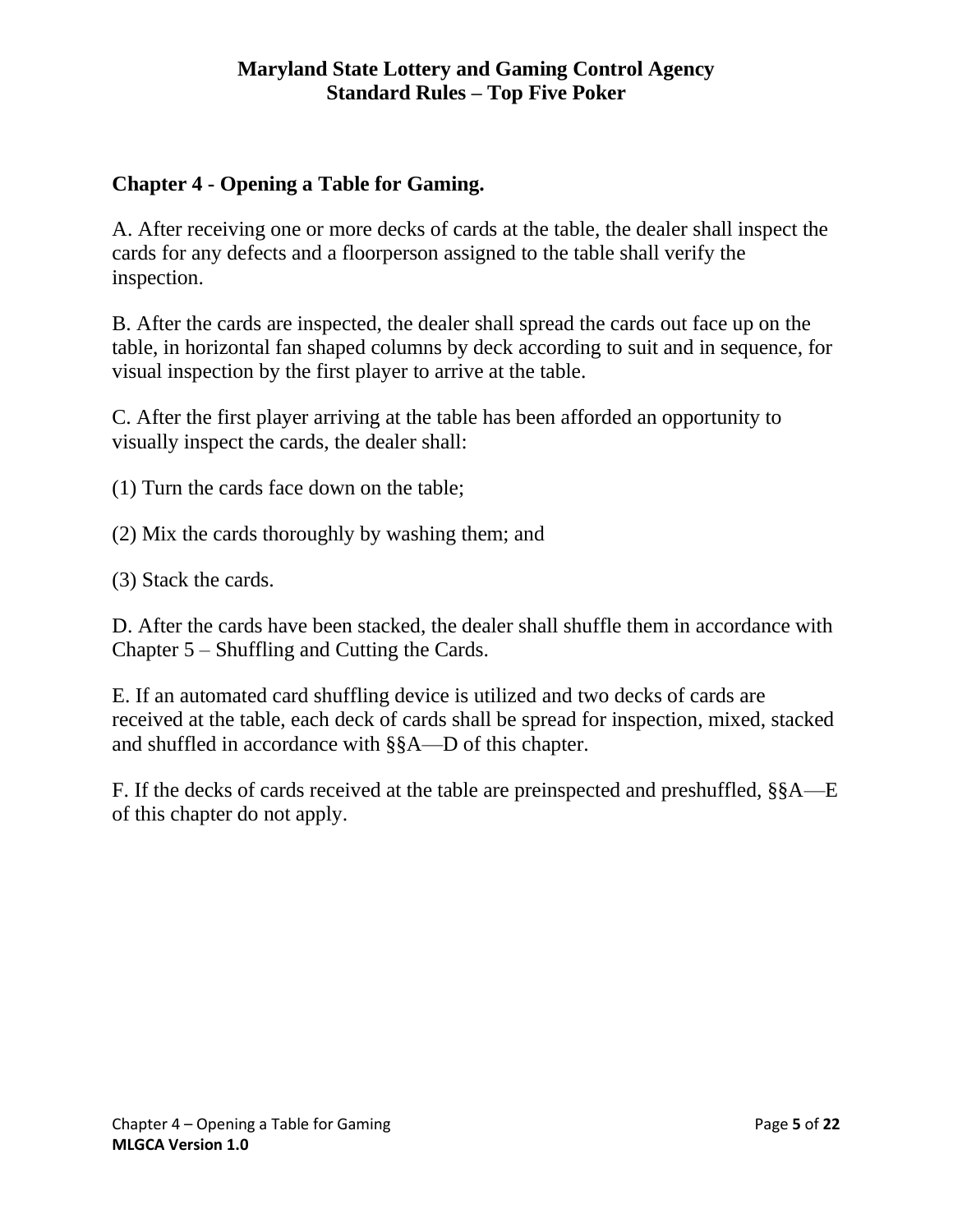# <span id="page-5-0"></span>**Chapter 5 - Shuffling and Cutting the Cards.**

A. Unless the cards were preshuffled, the dealer shall shuffle the cards so they are randomly intermixed, manually or with an automated card shuffling device:

(1) Immediately prior to commencement of play;

(2) After each round of play has been completed; or

(3) When directed by a floorperson or above.

B. A facility operator may use an automated card shuffling device which inserts the stack of cards directly into a dealing shoe after shuffling is complete, and the deck shall be removed from the table if an automated card shuffling device:

(1) Is being used which counts the number of cards in the deck after the completion of each shuffle and indicates whether 52 cards are present; and

(2) The device reveals that an incorrect number of cards are present.

C. Upon completion of the shuffle, the dealer or automated shuffling device shall place the deck of cards in a single stack, and:

(1) If the cards were shuffled using an automated card shuffling device, deal the cards in accordance with Chapters 8 - Procedure for Dealing Cards from a Manual Dealing Shoe, 9 - Procedure for Dealing Cards from the Hand or 10 - Procedure for Dealing Cards from an Automated Dealing Shoe or Shuffler.

(2) If the cards were shuffled manually or were preshuffled, cut the cards in accordance with the procedures in §D of this chapter.

D. If a cut of the cards is required, the dealer shall place the cover card in the stack at least ten cards in from the top of the stack.

(1) After the cover card has been inserted, the dealer shall take all cards above the cover card and the cover card and place them on the bottom of the stack.

(2) The stack of cards shall then be inserted into the dealing shoe for commencement of play.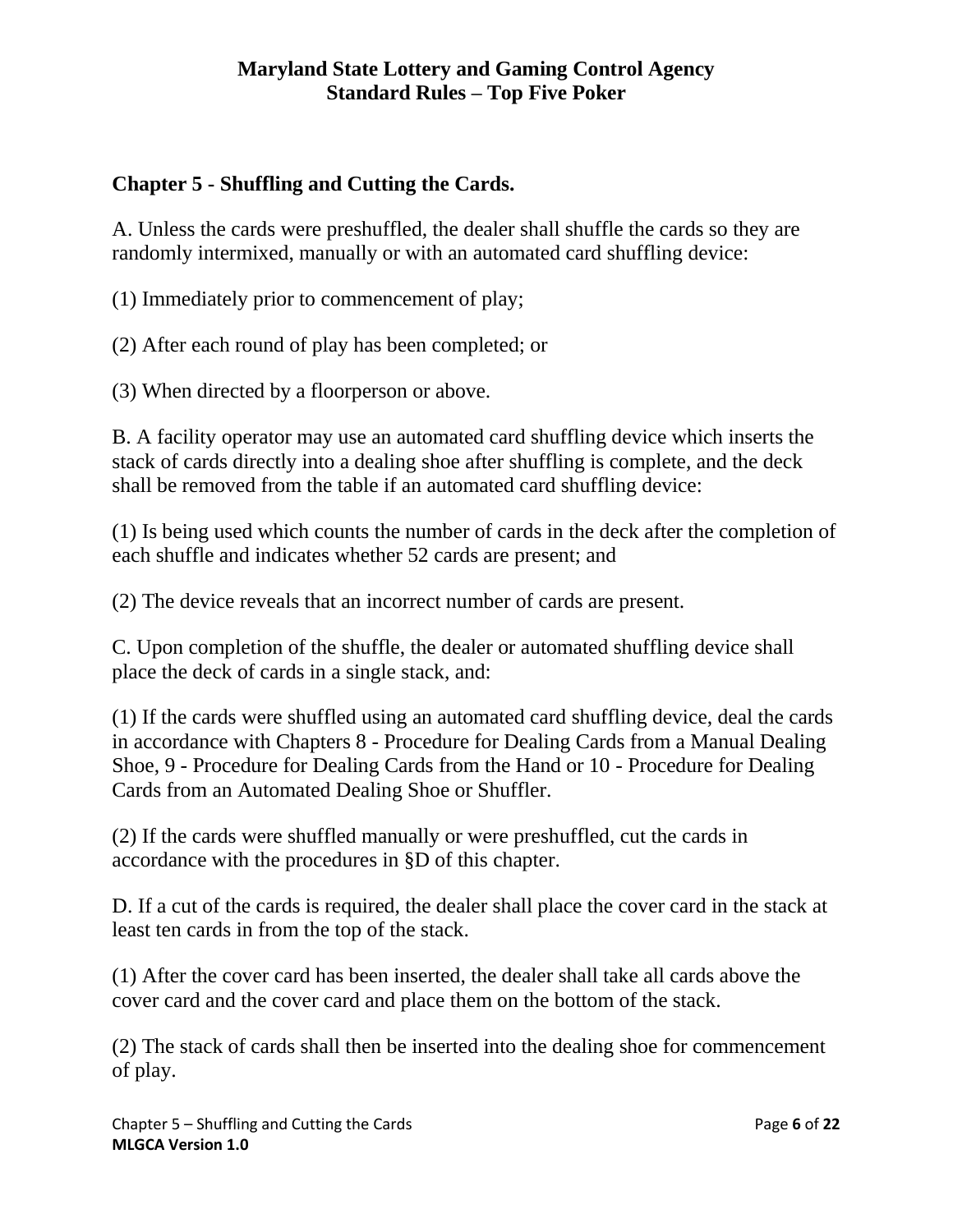E. After the cards have been cut and before any cards have been dealt, a floorperson or above may require the cards to be recut if the floorperson determines that the cut was performed improperly or in any way that might affect the integrity or fairness of the game.

F. If there is no gaming activity at a Top Five Poker table which is open for gaming, the dealer shall:

(1) Remove the cards from the dealing shoe and discard rack;

(2) Unless a player requests that the cards be spread face up on the table, spread out the cards on the table face down; and

(3) After the first player arriving at the table is afforded an opportunity to visually inspect the cards, complete the procedures in this section and Chapter 4 – Opening a Table for Gaming.

G. A facility operator may use a dealing shoe or other device that automatically reshuffles and counts the cards provided that the device is submitted to the Commission and approved prior to its use in the facility.

H. If a facility operator is using a device described in §G of this chapter, §§D—F of this chapter do not apply.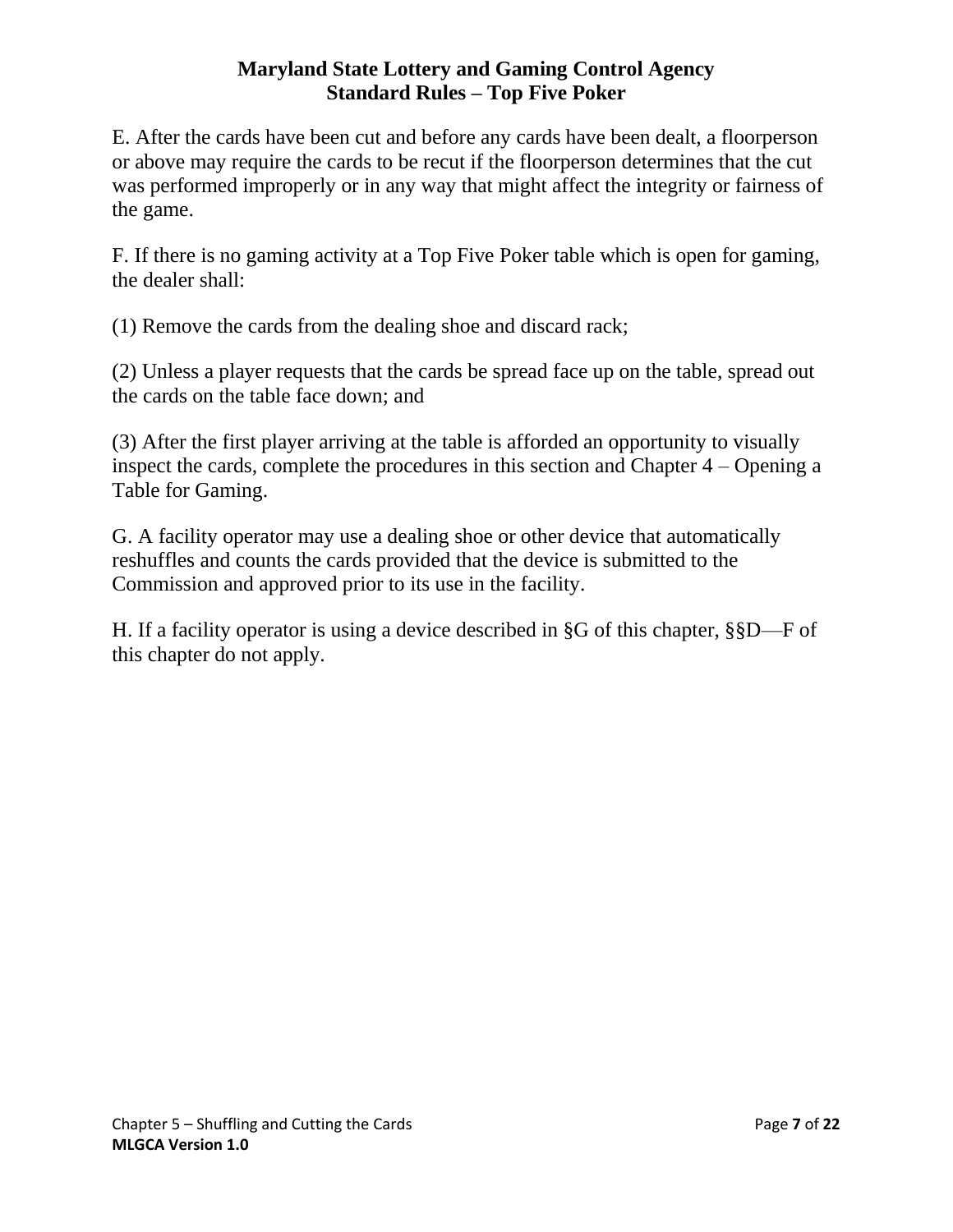## <span id="page-7-0"></span>**Chapter 6 – Top Five Poker Rankings.**

A. In order of highest to lowest rank, the rank of the cards used in Top Five Poker is: Ace, King, Queen, Jack, 10.

B. All suits are equal in rank.

C. In order of highest to lowest rank, the permissible Poker hands in the game of Top Five Poker are:

(1) A royal flush, which is a hand consisting of an ace, king, queen, jack and 10 of the same suit;

(2) A four-of-a-kind, which is a hand consisting of four cards of the same rank;

(3) A full house, which is a hand consisting of a three-of-a-kind and a pair;

(4) A five card straight, which is a hand consisting of five cards of the same suit, not in consecutive order;

- (5) A three-of-a-kind, which is a hand consisting of three cards of the same rank;
- (6) Two pairs, which is a hand consisting of two pairs; and
- (7) One pair, which is a hand consisting of two cards of the same rank.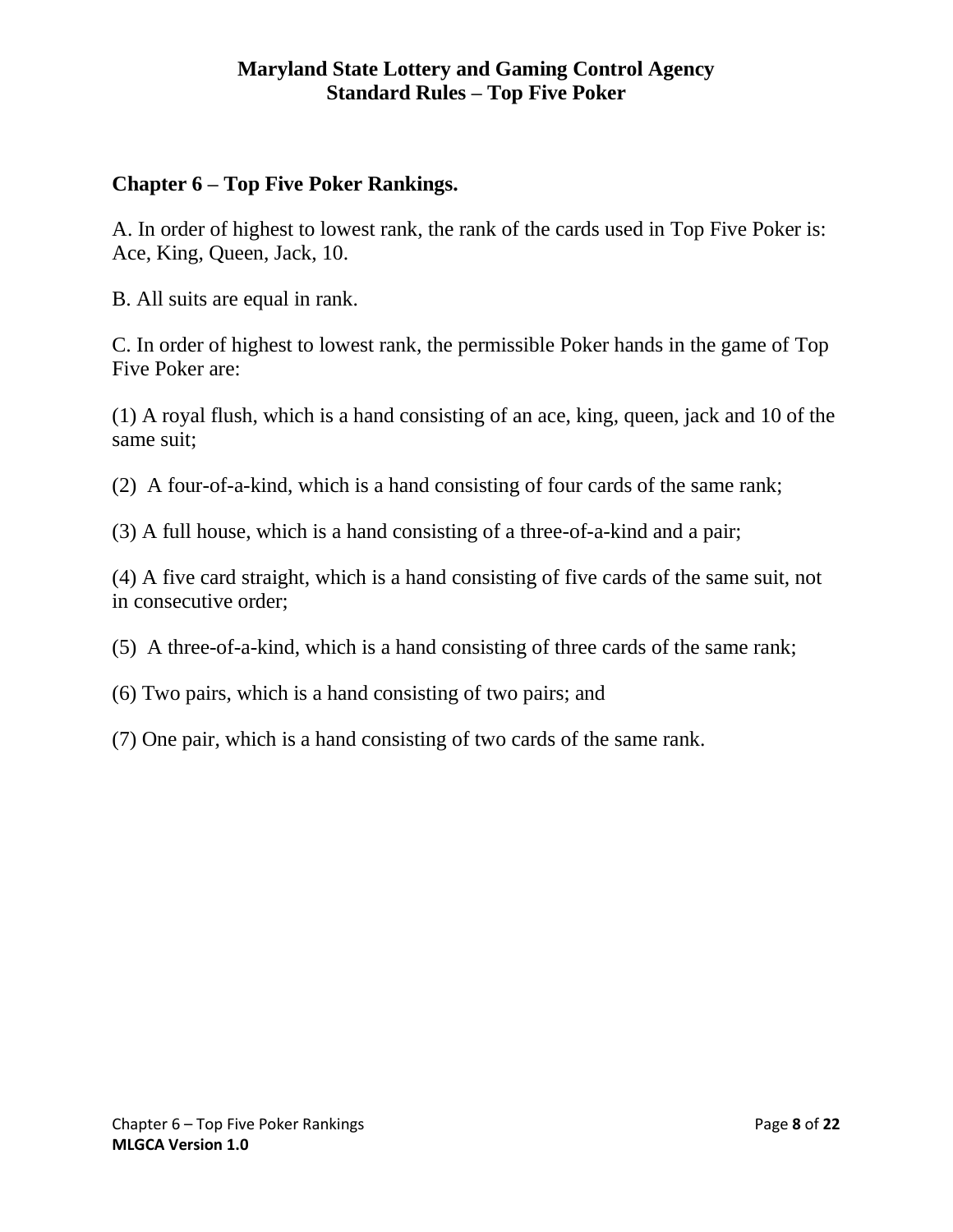# <span id="page-8-0"></span>**Chapter 7 - Wagers.**

A. A player shall make a wager at Top Five Poker by placing a value chip, plaque, or other Commission-approved table game wagering instrument on the appropriate areas of the table layout.

B. Placing Wagers.

(1) Only a player who is seated at a Top Five Poker table may wager at the game.

(2) After a player has placed a wager and received cards, the player shall remain seated until the completion of the round of play.

(3) If a player leaves the table during a round of play, any wagers made by the player may be considered abandoned and may be treated as a losing wager.

C. All wagers at Top Five Poker shall be placed prior to the dealer announcing "no more bets" in accordance with the dealing procedures in Chapters 8 – Procedures for Dealing Cards from a Manual Dealing Shoe, 9 – Procedures for Dealing the Cards from the Hand, or 10 – Procedures for Dealing Cards from an Automated Dealing Shoe.

D. Except as provided in Chapter 11 – Procedures for Completing a Round of Play, a wager may not be made, increased, or withdrawn after the dealer has announced "no more bets."

E. Top Five Poker Wagers.

(1) A player competes against the dealer by placing an ante wager and a play wager, in accordance with Chapter 11 – Procedures for Completing a Round of Play.

(2) If specified in its Rules Submission, a facility operator may offer to each player at a Top Five Poker table the option to make these additional wagers:

- (a) A Top Five Bonus Wager that pays odds on the total number of cards ranked Ace through 10 in the Player's hand;
- (b) A Poker Bonus Wager that pays odds on the poker ranking of the cards ranked Ace through 10 in the Player's hand.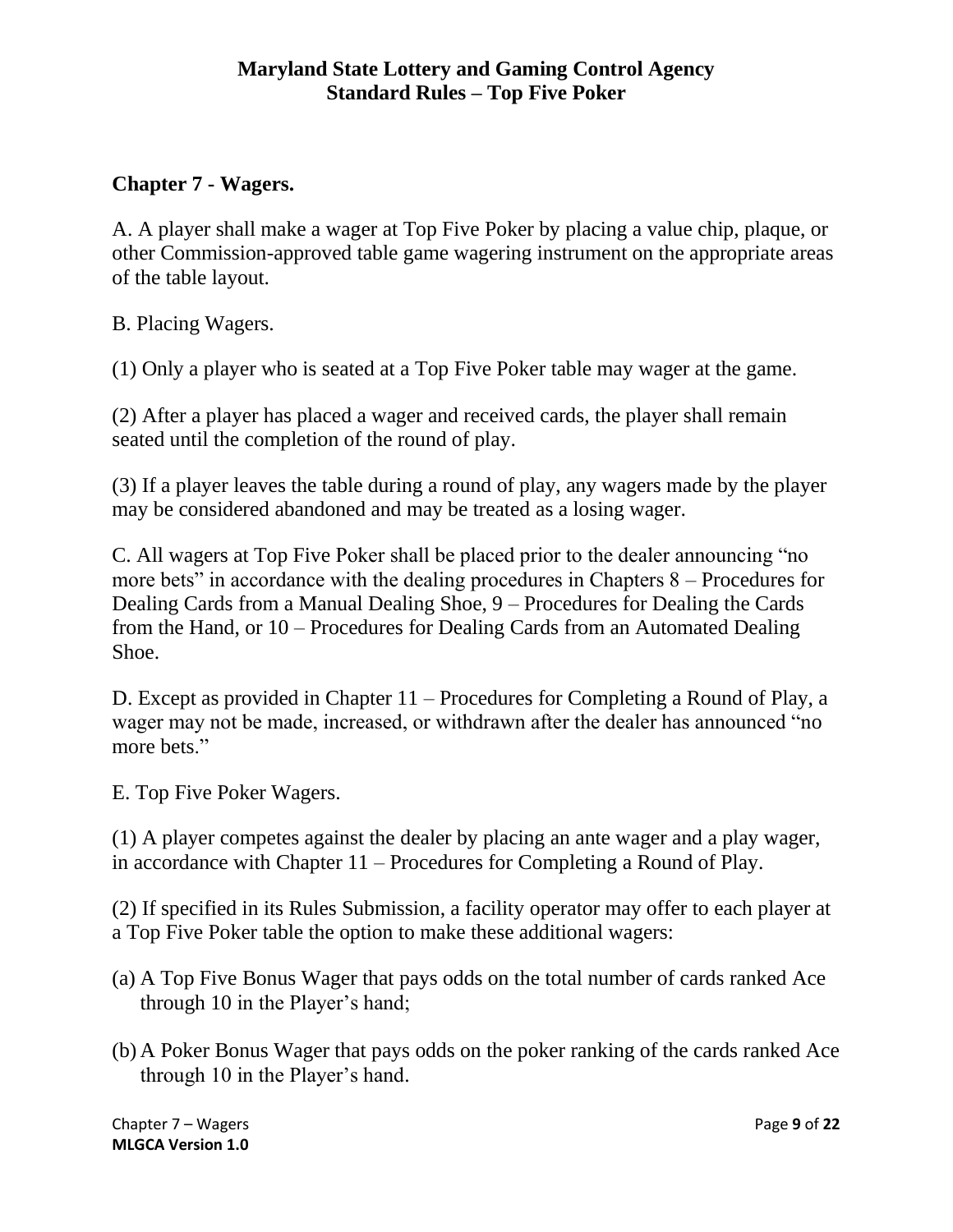F. A facility operator shall specify in its Rules Submission under COMAR 36.05.03.19 the number of adjacent boxes on which a player may place a Top Five Poker Wager in one round of play.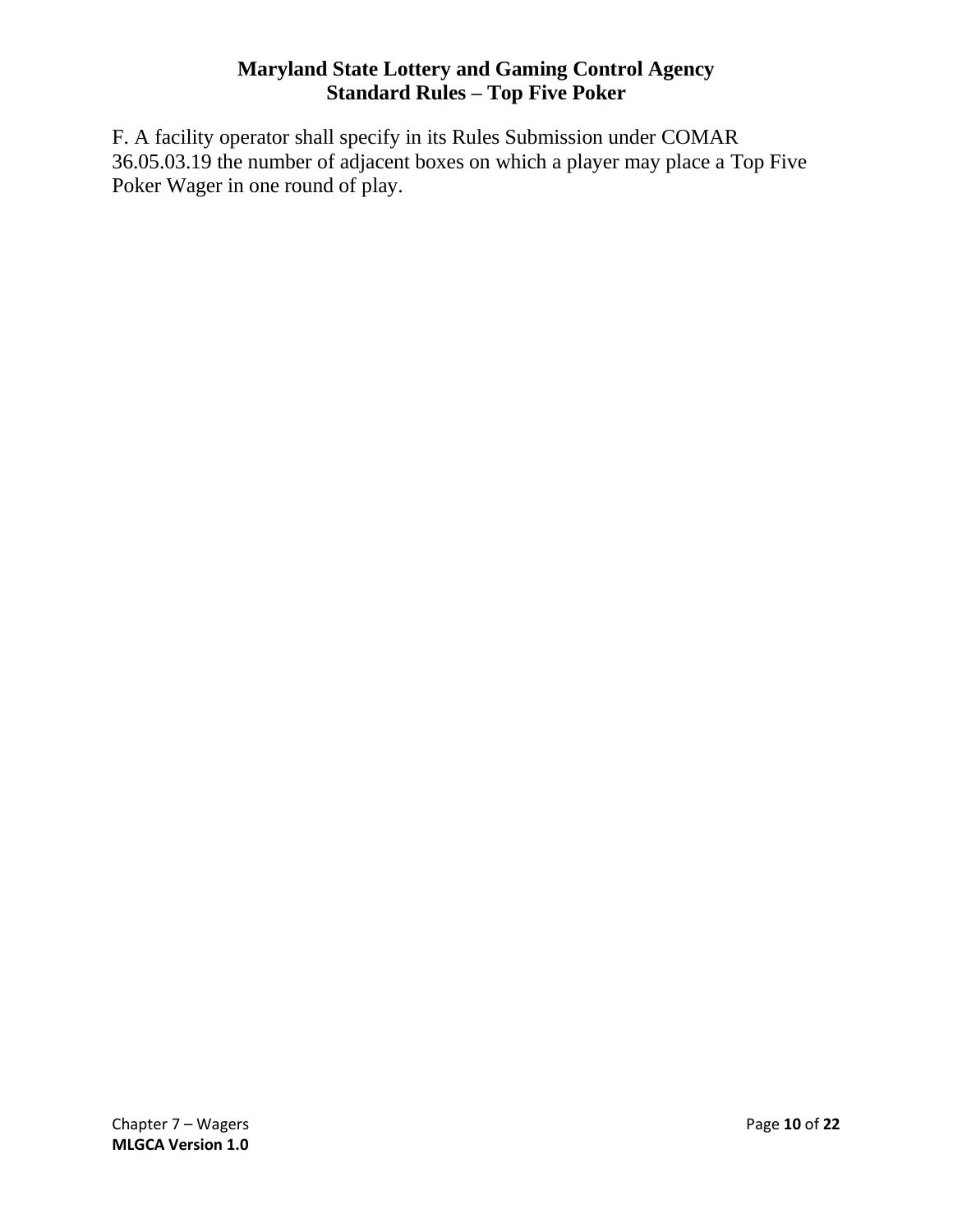# <span id="page-10-0"></span>**Chapter 8 - Procedures for Dealing Cards from a Manual Dealing Shoe.**

A. If a manual dealing shoe is used, it shall be located on the table in a location approved by the Commission.

B. After the procedures required under Chapter 5 – Shuffling and Cutting the Cards have been completed, the stacked deck of cards shall be placed in the dealing shoe by the dealer or by an automated card shuffling device.

C. Prior to dealing any cards, the dealer shall announce "no more bets."

D. The dealer shall:

(1) Remove each card from the dealing shoe with the hand of the dealer that is closest to the dealing shoe and place each card on the appropriate area of the layout with the opposite hand;

(2) Starting with the player farthest to the dealer's left and continuing around the table in a clockwise manner, deal one card at a time face down to a player who has placed a wager in accordance with Chapter 11 – Procedures for Completing a Round of Play and to the dealer; and

(3) After seven cards have been dealt to each player and to the area designated for the placement of the dealer's hand:

(a) Remove the stub from the manual dealing shoe; and

(b) Except as provided in §E of this chapter, place the stub in the discard rack without exposing the cards.

E. If an automated card shuffling device described in Chapter 5 – Shuffling and Cutting the Cards is not being used, the dealer shall count the stub at least once every 5 rounds of play to determine if the correct number of cards are still present in the deck.

F. Determining the Number of Cards.

(1) The dealer shall determine the number of cards in the stub as required under §E of this chapter by counting the cards face down on the layout.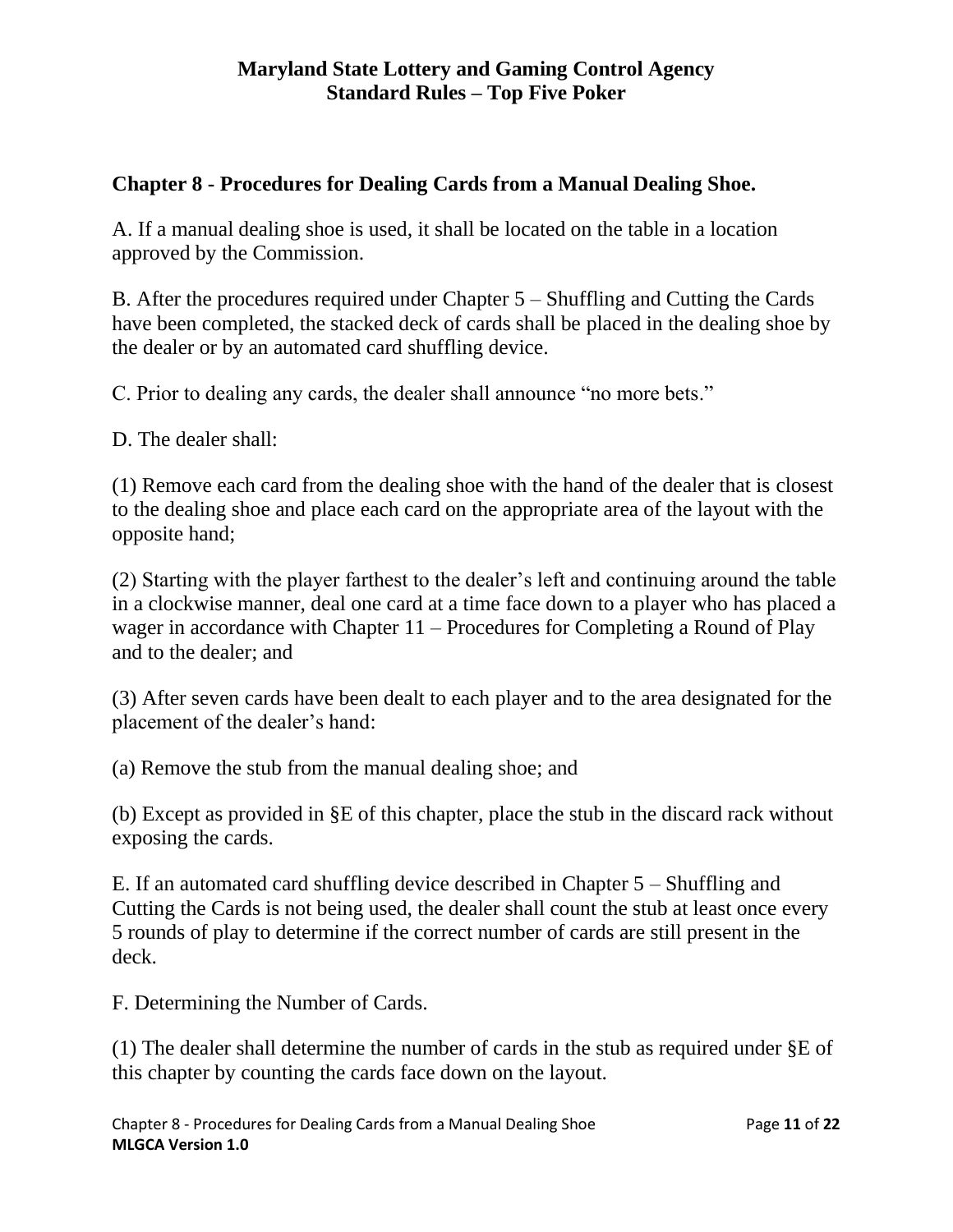(2) If the count of the stub indicates that 52 cards are in the deck, the dealer shall place the stub in the discard rack without exposing the cards.

(3) If the count of the stub indicates that the number of cards in the deck is not 52, the dealer shall determine if the cards were misdealt.

(4) If 52 cards remain in the deck but the cards were misdealt so that a player has more or less than seven, all hands are void and the dealer shall return all wagers to the players.

(5) If the cards were not misdealt, all hands are void and the dealer shall return all wagers to the players and remove the entire deck of cards from the table.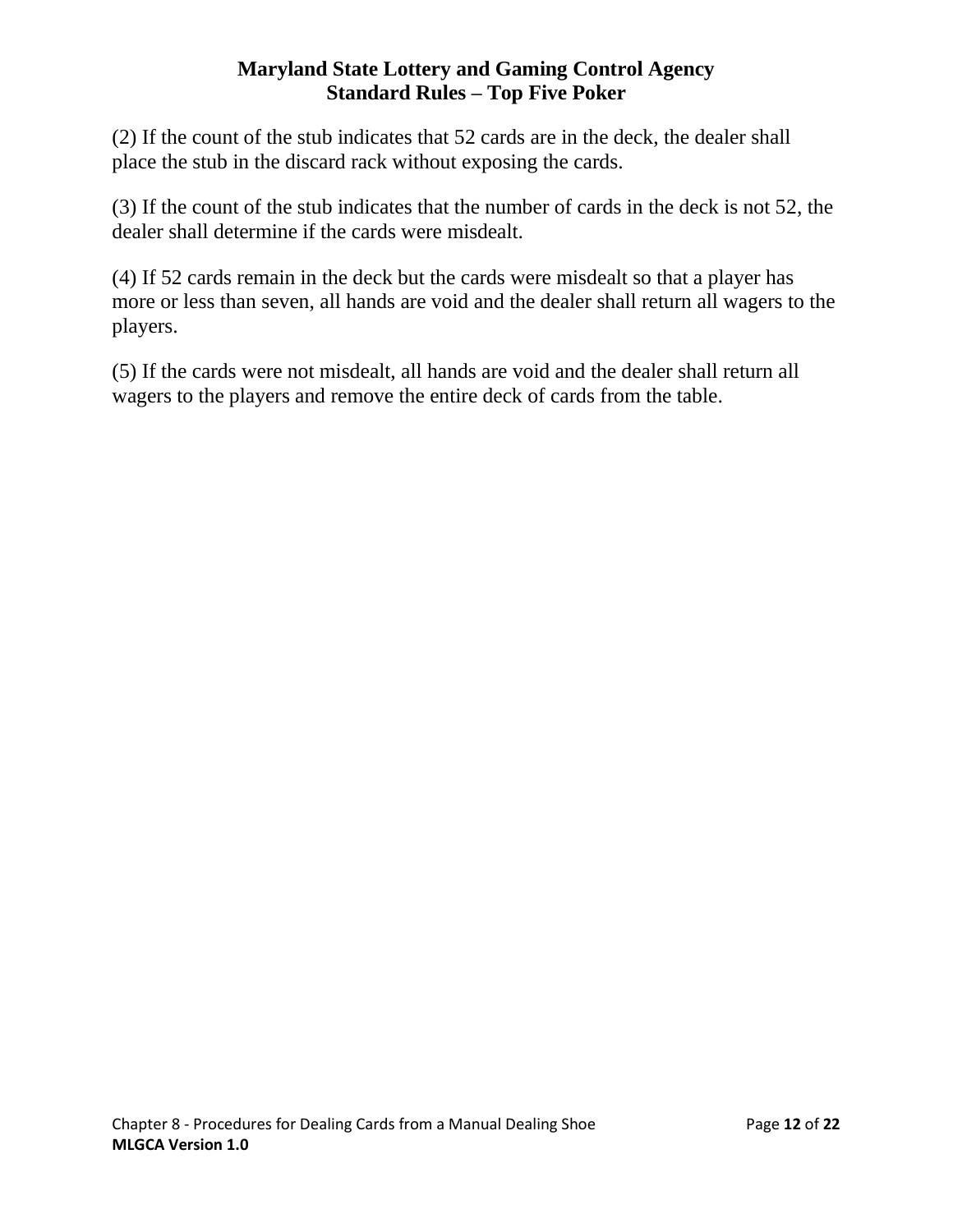# <span id="page-12-0"></span>**Chapter 9 - Procedures for Dealing the Cards from the Hand.**

A. Requirements. If the cards are dealt from the dealer's hand, the following requirements shall be met:

(1) An automated shuffling device shall be used to shuffle the cards.

(2) After the procedures required under Chapter 5 – Shuffling and Cutting the Cards have been completed, the dealer shall place the stacked deck of cards in either hand.

(3) After the dealer has chosen the hand in which the dealer will hold the cards, the dealer shall continue to use that hand whenever holding the cards during that round of play.

(4) The cards held by the dealer shall be kept over the table inventory container and in front of the dealer at all times.

(5) Before dealing any cards, the dealer shall announce "no more bets."

B. The dealer shall:

(1) Starting with the player farthest to the dealer's left and continuing around the table in a clockwise manner, deal one card at a time to a player who has placed a wager in accordance with Chapter 11 – Procedures for Completing a Round of Play and to the dealer; and

(2) After seven cards have been dealt to each player and the dealer:

(a) Remove the stub from the manual dealing shoe; and

(b) Except as provided in §C of this chapter, place the stub in the discard rack without exposing the cards.

C. If an automated card shuffling device described in Chapter 5(B) – Shuffling and Cutting the Cards is not being used, the dealer shall count the stub at least once every 5 rounds of play to determine if the correct number of cards are still present in the deck.

D. Determining the Number of Cards.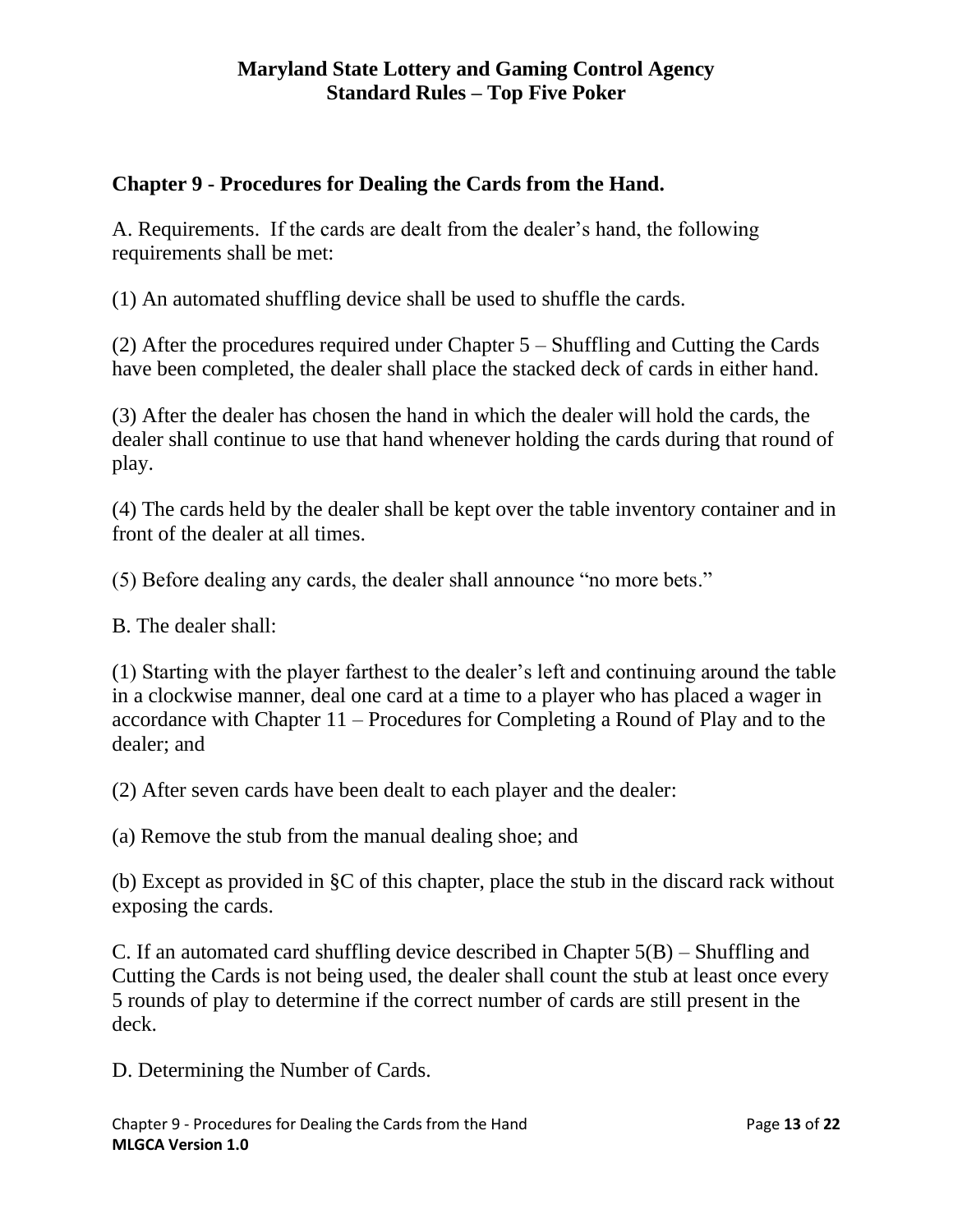(1) The dealer shall determine the number of cards in the stub as required under  $\S B(2)$ of this chapter by counting the cards face down on the layout.

(2) If the count of the stub indicates that 52 cards are in the deck, the dealer shall place the stub in the discard rack without exposing the cards.

(3) If the count of the stub indicates that the number of cards in the deck is not 52, the dealer shall determine if the cards were misdealt.

(4) If 52 cards remain in the deck but the cards were misdealt so that a player has more or less than seven, all hands are void and the dealer shall return all wagers to the players.

(5) If the cards were not misdealt, all hands are void and the dealer shall return all wagers to the players and remove the entire deck of cards from the table.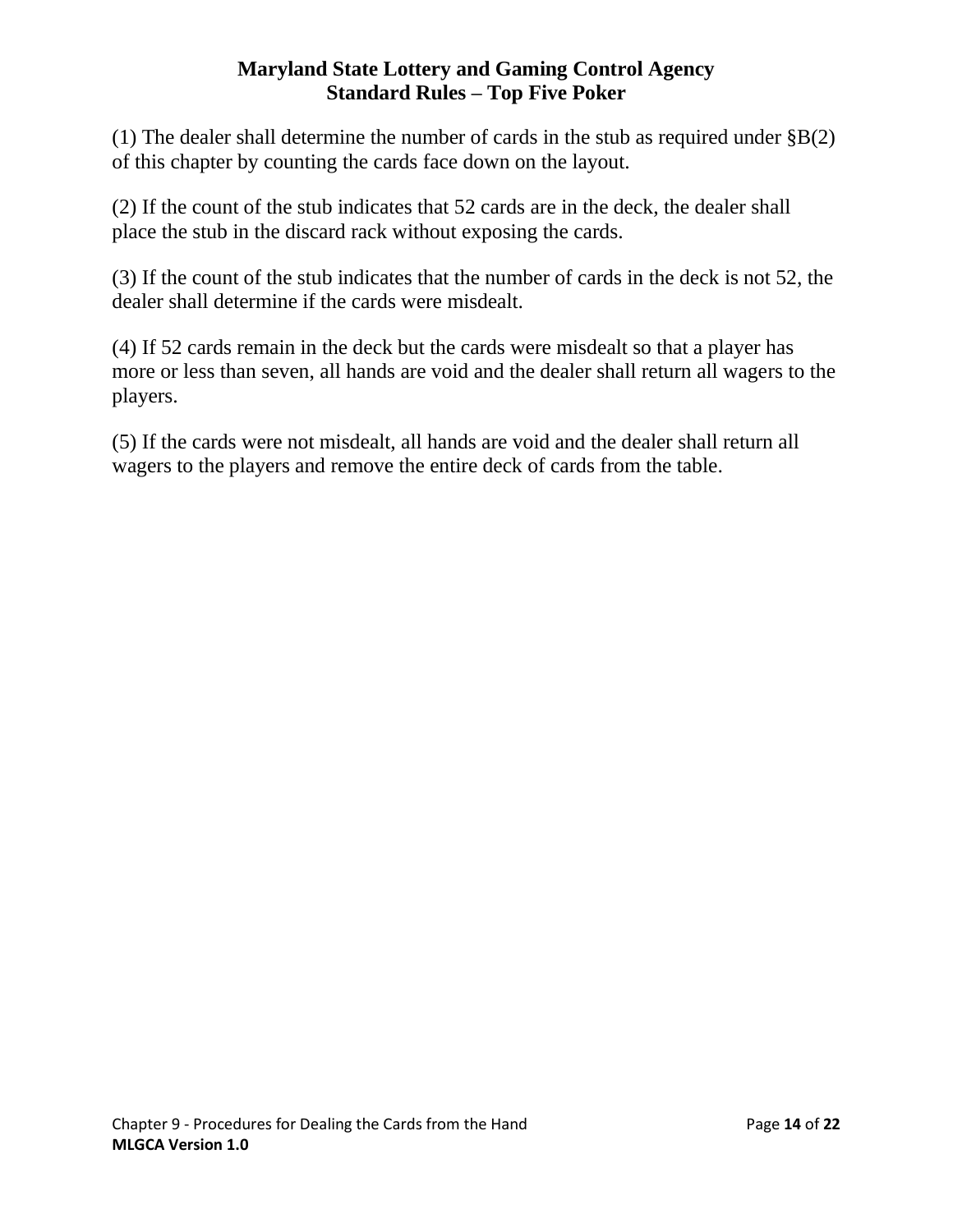# <span id="page-14-0"></span>**Chapter 10 - Procedures for Dealing Cards from an Automated Dealing Shoe.**

A. If the cards are dealt from an automated dealing shoe, the following requirements shall be met:

(1) After the procedures required under Chapter 5 – Shuffling and Cutting the Cards have been completed, the cards shall be placed in the automated dealing shoe.

(2) Prior to the dealing shoe dispensing any stacks, the dealer shall announce "no more bets."

B. The dealer shall:

(1) Starting with the player farthest to the dealer's left and continuing around the table in a clockwise manner, deal a stack of seven cards dispensed from the automated dealing shoe or shuffler to each player who has placed a wager in accordance with Chapter 11 – Procedures for Completing a Round of Play and to the dealer; and

(2) After each stack of cards has been dispensed and delivered:

(a) Remove the stub from the automated dealing shoe; and

(b) Except as provided in §C of this chapter, place the cards in the discard rack without exposing the cards.

C. Determining the Number of Cards.

(1) If the count of the stub indicates that 52 cards are in the deck, the dealer shall place the stub in the discard rack without exposing the cards.

(2) If the count of the stub indicates that the number of cards in the deck is incorrect, the dealer shall determine if the cards were misdealt.

(3) If 52 cards remain in the deck but the cards were misdealt so that a player has more or less than seven cards, all hands are void and the dealer shall return all wagers to the players.

(4) If the cards were not misdealt, all hands are void and the dealer shall return all wagers to the players and remove the entire deck of cards from the table.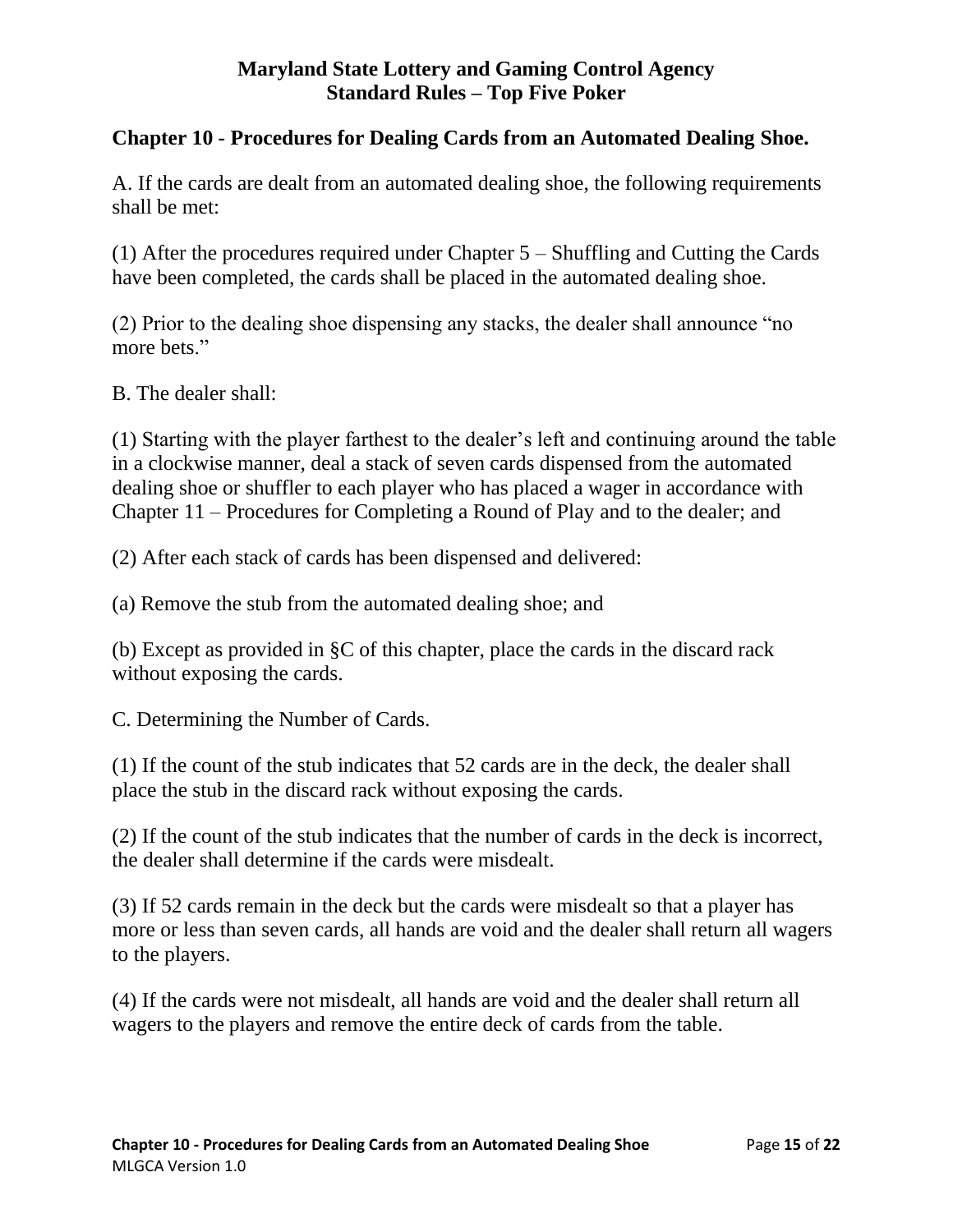# <span id="page-15-0"></span>**Chapter 11 - Procedure for Completing a Round of Play.**

A. After the dealing procedures required under Chapters 8 - Procedure for Dealing Cards from a Manual Dealing Shoe, 9 - Procedure for Dealing Cards from the Hand or 10 - Procedure for Dealing Cards from an Automated Dealing Shoe or Shuffler have been completed, a player shall examine the player's cards subject to the following limitations:

(1) A player who wagers at Top Five Poker is responsible for the player's hand;

(2) No individual other than the dealer and the player to whom the cards were dealt may touch the cards of that player;

(3) A player shall keep the player's cards in full view of the dealer at all times;

(4) A player may not exchange or communicate information regarding the player's hand prior to the dealer revealing all of the community cards; and

(5) Any violation of  $\S\ A(1)$ —(4) of this chapter shall result in a forfeiture of all wagers on that round by the player in violation.

B. After all players have examined their cards and replaced them face down on the layout, beginning with the player farthest to the dealer's left and moving clockwise around the table:

(1) The dealer shall ask each player who placed an Ante Wager if the player wishes to:

(a) Place a Play Wager in an amount equal to the player's Ante Wager; or

(b) Fold.

(2) If a player folds, the dealer shall immediately collect the player's:

(a) Ante Wager and place it in the table inventory container; and

(b) Folded hand and place it in the discard rack;

(3) Notwithstanding §B(2) of this chapter, if a folding player made a Top Five Bonus Wager or a Poker Bonus Wager, the player's cards shall be left on the table until all wagers are resolved in accordance with §I of this chapter.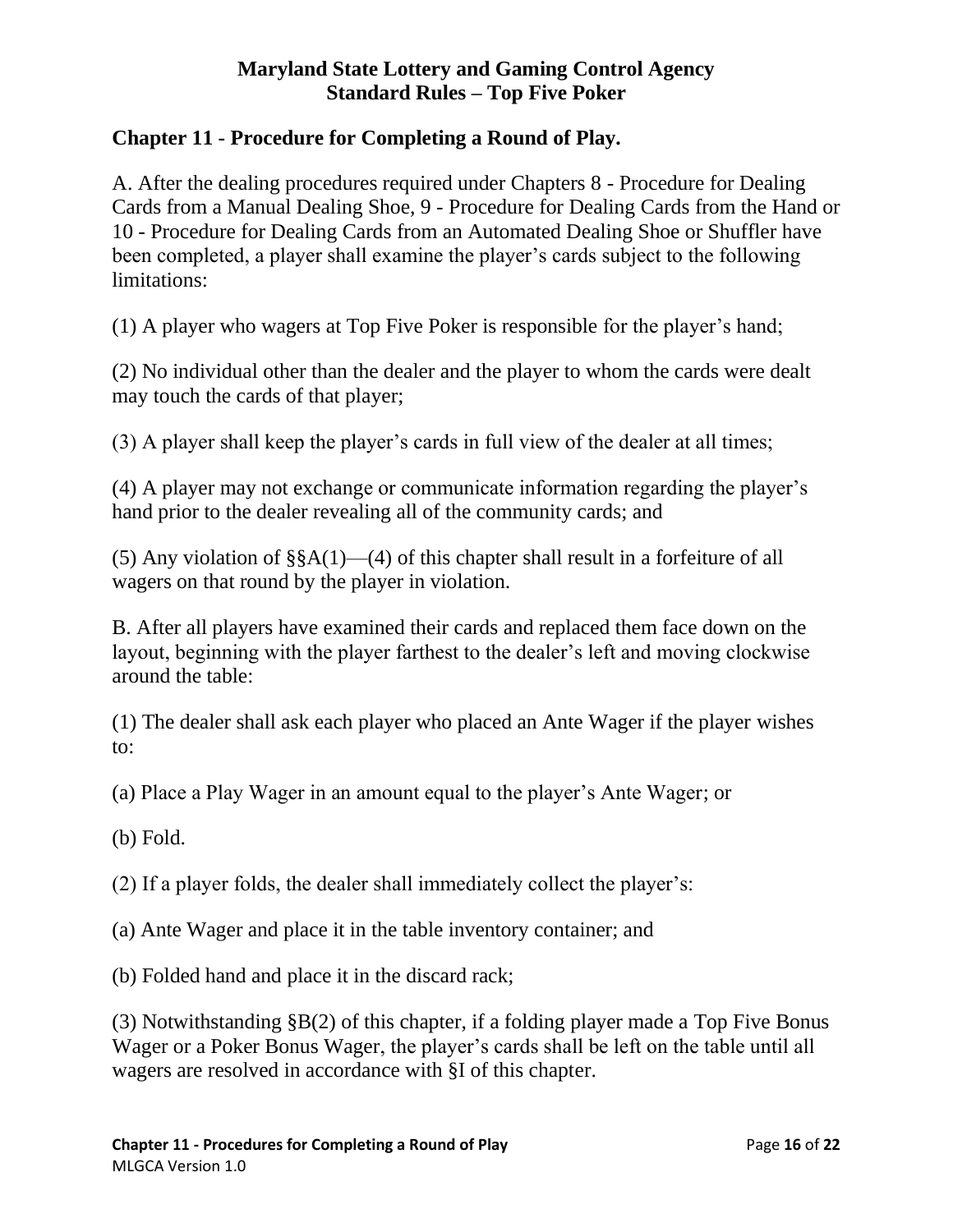(4) Reveal the dealer's cards face up or remove the dealer's cards from the shuffler and expose the dealer's cards, remove all card values of 2 through 9, and place the remaining cards so as to form the highest possible ranking Top Five Poker hand;

C. Beginning with the player farthest to the dealer's right and continuing around the table in a counterclockwise direction, the dealer shall turn over and reveal the player's cards and remove all card values of 2 through 9.

(1) The dealer shall evaluate and announce the best possible Top Five Poker hand that can be formed using the player's cards;

(2) If the number of cards remaining in the dealer's Top Five Poker hand is lower than a queen and jack the Ante Wager is a push, and;

(3) If the number of cards remaining in the player's Top Five Poker hand is:

(a) Lower than the number of cards remaining in dealer's hand, immediately collect the Play Wager made by the player;

(b) Higher than the number of cards remaining in the dealer's hand, pay the Play Wager in accordance with the payout odds in Chapter 12 – Payout Odds; and

(c) Equal to the number of cards remaining in the dealer's hand and ranked lower than the cards in the dealer's hand, immediately collect the Play Wager made by the player.

(d) Equal to the number of cards remaining in the dealer's hand and ranked higher than the cards in the dealer's hand, pay the Play Wager in accordance with the payout odds in Chapter 12 – Payout Odds.

(e) Equal to the number of cards and rank of the remaining cards in the dealer's hand, the Play Wager is a push.

(4) If the dealer's highest ranking Top Five Poker hand is a queen and jack or better, and the number of cards remaining in the player's Top Five Poker hand is:

(a) Lower than the number of cards remaining in the dealer's hand, immediately collect the Ante Wager and Play Wager made by the player;

(b) Higher than the number of cards remaining in the dealer's hand, pay the Ante Wager and Play Wager in accordance with the payout odds in Chapter 12 – Payout Odds; and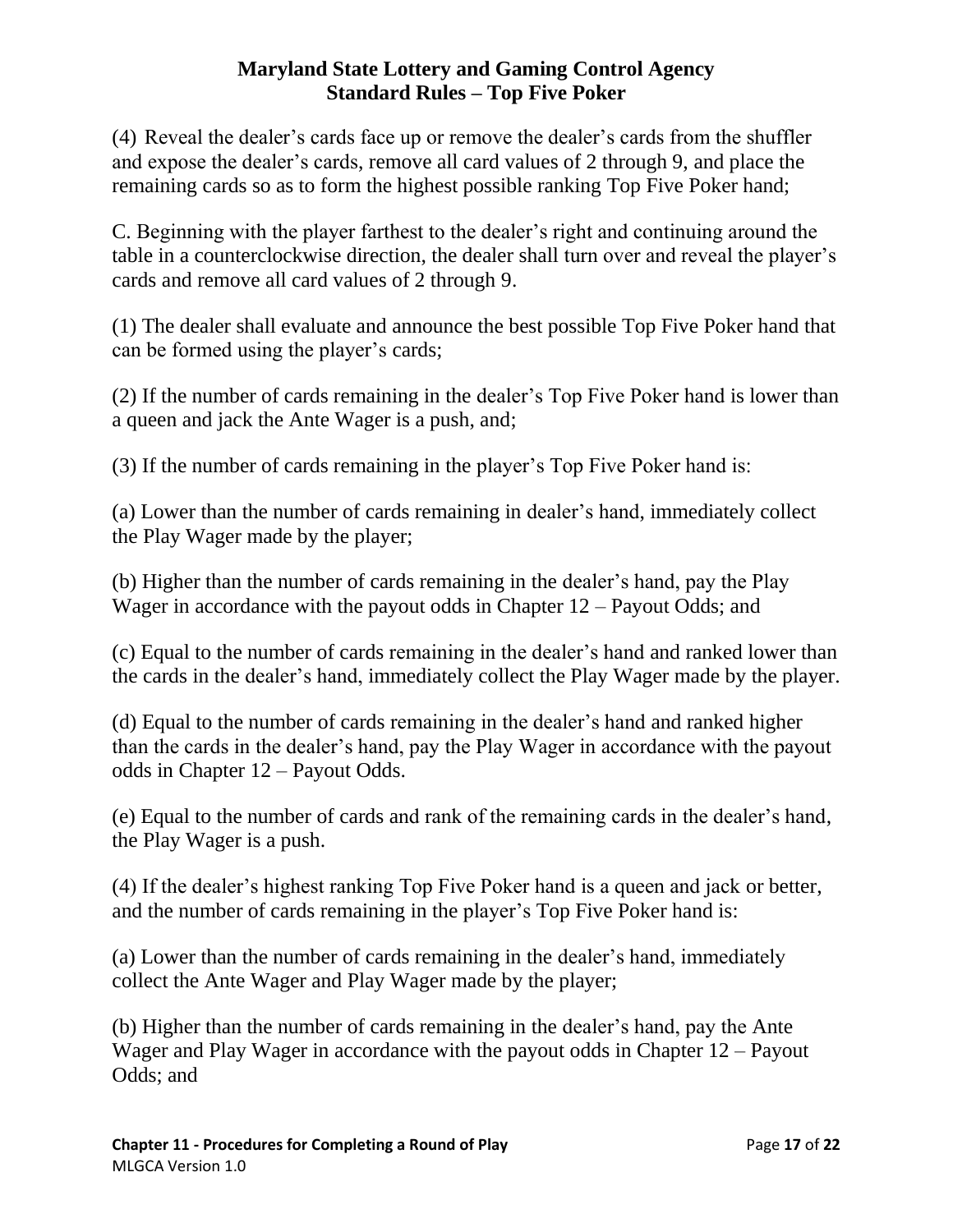(c) Equal to the number of cards and lower than the ranked cards in the dealer's hand, immediately collect the Ante Wager and Play Wager made by the player.

(d) Equal to the number of cards and higher than the ranked cards in the dealer's hand, pay the Ante Wager and Play Wager in accordance with the payout odds in Chapter 12 – Payout Odds.

(e) Equal to the number of cards and ranked cards in the dealer's hand, the Ante Wager and Play Wager is a push.

(5) The wagers of each remaining player shall be resolved one player at a time regardless of outcome, as follows:

(a) All losing wagers shall immediately be collected by the dealer and placed in the table inventory container and the player's cards shall be collected and placed in the discard rack;

(b) Notwithstanding  $\zeta(3)(a)$  and  $\zeta(4)(a)$  of this subsection, if the player has made a Top Five Bonus Wager or Poker Bonus Wager, the player's cards will remain on the layout; and

(c) All winning Top Five Bonus Wagers shall be paid in accordance with the payout odds in Chapter 12 - Payout Odds

(d) All winning Poker Bonus Wagers shall be paid in accordance with the payout odds in Chapter 12 - Payout Odds

(6) After settling the player's Top Five Wager, the dealer shall settle the Top Five Bonus Wager if offered by the facility operator;

(7) If a player has won the Top Five Bonus Wager, the dealer shall pay the winning Top Five Bonus Wager in accordance with Chapter 12 - Payout Odds.

(8) After settling the player's Top Five Bonus Wager, the dealer shall settle the Poker Bonus Wager if offered by the facility operator;

(9) If a player has won the Poker Bonus Wager, the dealer shall pay the winning Poker Bonus Wager in accordance with Chapter 12 - Payout Odds.

D. After all wagers have been settled, the dealer shall remove all remaining cards from the table and place them in the discard rack in a manner that permits the reconstruction of each hand if there is a question or player dispute.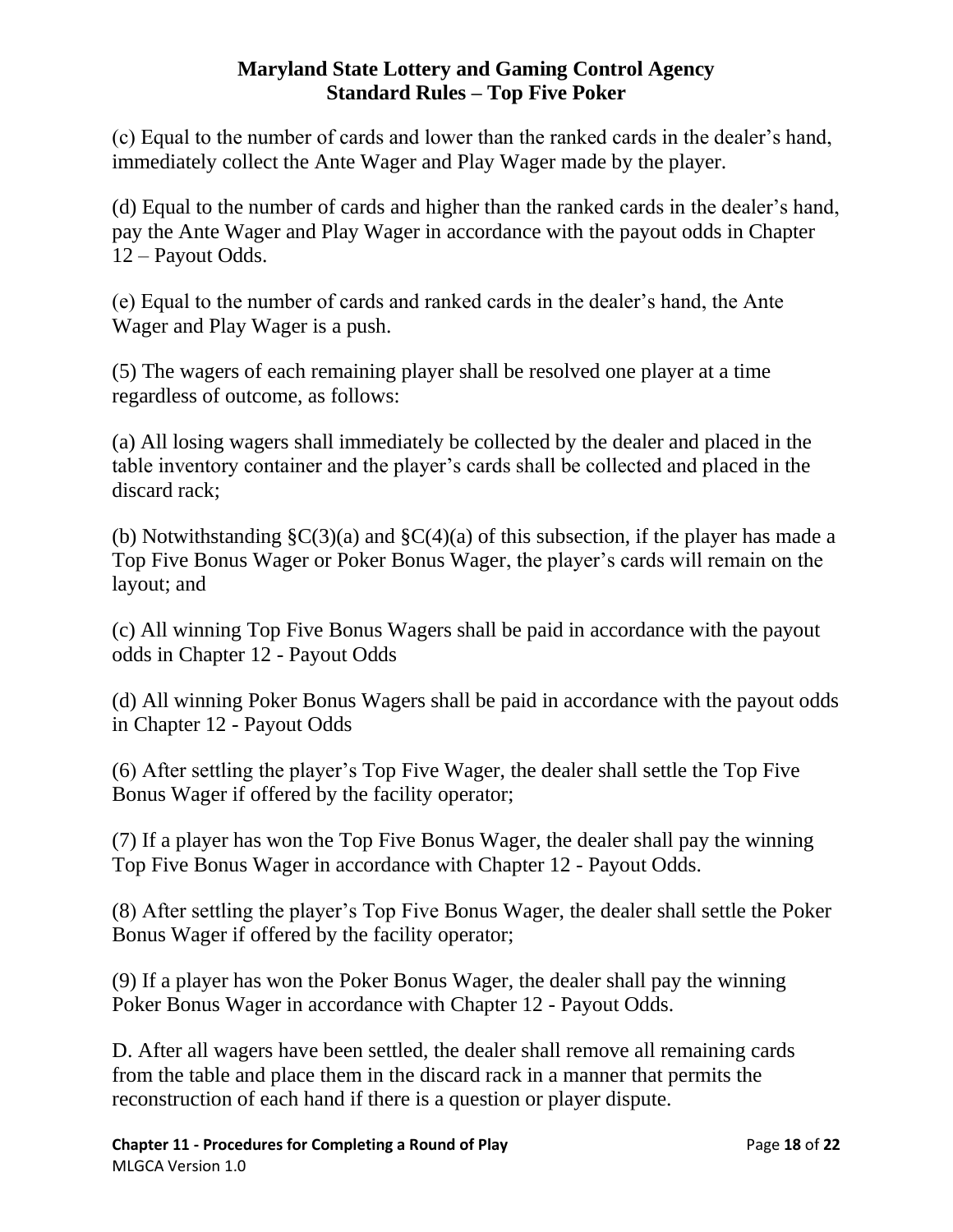# <span id="page-18-0"></span>**Chapter 12 - Payout Odds.**

A. A facility operator shall pay each winning Ante Wager and Play Wager at odds of 1 to 1.

B. If a facility operator offers the Top Five Bonus Wager, the facility operator shall pay out winning Top Five Bonus Wagers at the amounts in one of the following paytables selected by the facility operator in its Rules Submission:

(1) Paytable A:

- (a) For seven cards the payout is 100 to 1;
- (b) For six cards the payout is 20 to 1;
- (c) For five cards the payout is 5 to 1; or
- (d) For four cards the payout is 1 to 1;
- (2) Paytable B:
- (a) For seven cards the payout is 200 to 1;
- (b) For six cards the payout is 20 to 1;
- (c) For five cards the payout is 4 to 1; or
- (d) For four cards the payout is 1 to 1;

(3) Paytable C:

- (a) For seven cards the payout is 100 to 1;
- (b) For six cards the payout is 15 to 1;
- (c) For five cards the payout is 5 to 1; or
- (d) For four cards the payout is 1 to 1.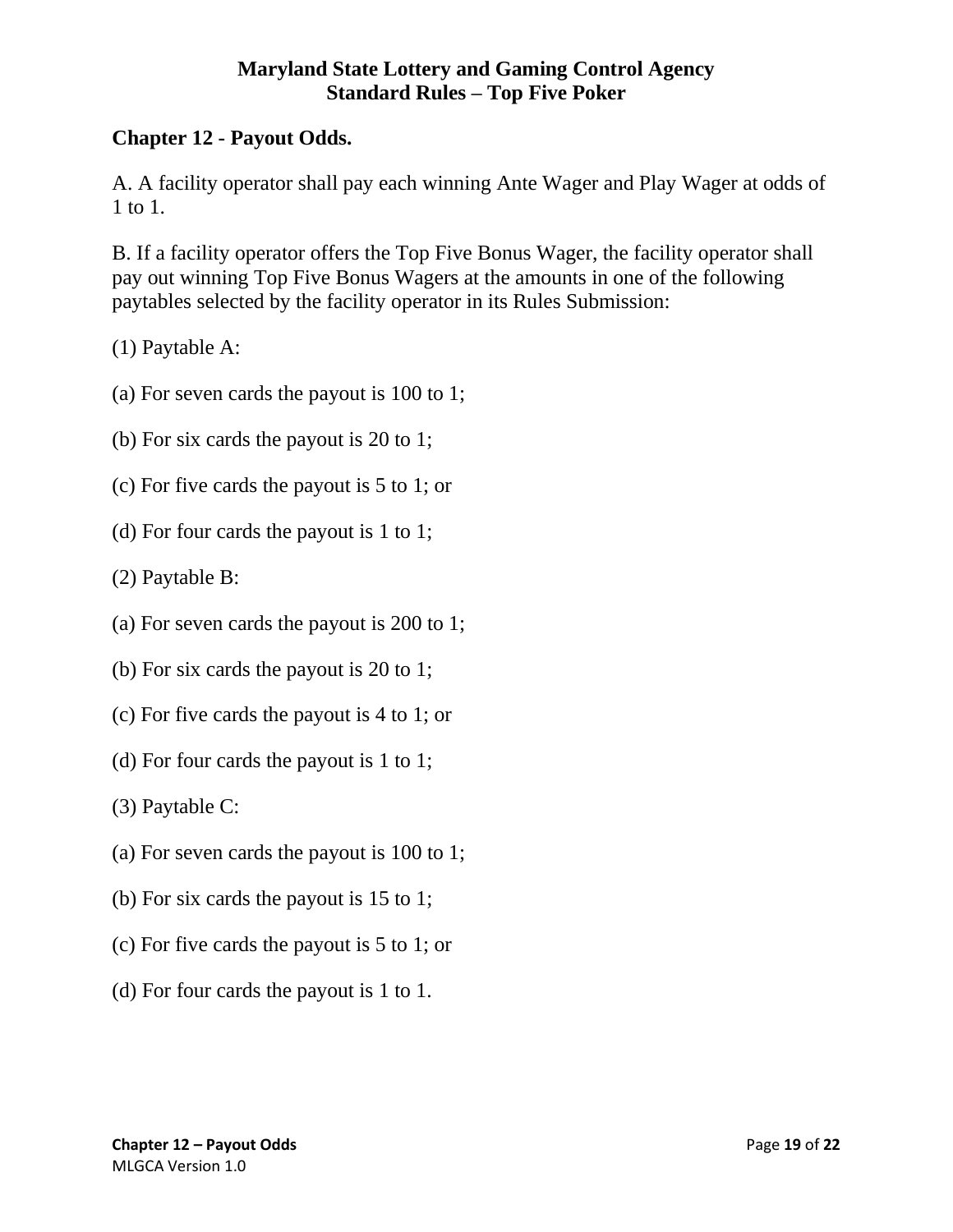B. If a facility operator offers the Poker Bonus Wager, the facility operator shall pay out winning Top Five Bonus Wagers at the amounts in one of the following paytables selected by the facility operator in its Rules Submission:

(1) Paytable A:

- (a) For a Five card Royal Flush the payout is 500 to 1;
- (b) For a Four-of-a-kind the payout is 100 to 1;
- (c) For a Full House the payout is 40 to 1;
- (d) For a Five card Straight the payout is 25 to 1;
- (e) For a Three-of-a-kind the payout is 7 to 1;
- (f) For Two pair the payout is 3 to 1; or
- (g) For a Pair of aces or kings the payout is 1 to 1;
- (2) Paytable B:
- (a) For a Five card Royal Flush the payout is 500 to 1;
- (b) For a Four-of-a-kind the payout is 150 to 1;
- (c) For a Full House the payout is 50 to 1;
- (d) For a Five card Straight the payout is 30 to 1;
- (e) For a Three-of-a-kind the payout is 10 to 1; or
- (f) For Two pair the payout is 5 to 1;
- (3) Paytable C:
- (a) For a Five card Royal Flush the payout is 500 to 1;
- (b) For a Four-of-a-kind the payout is 100 to 1;
- (c) For a Full House the payout is 40 to 1;
- (d) For a Five card Straight the payout is 25 to 1;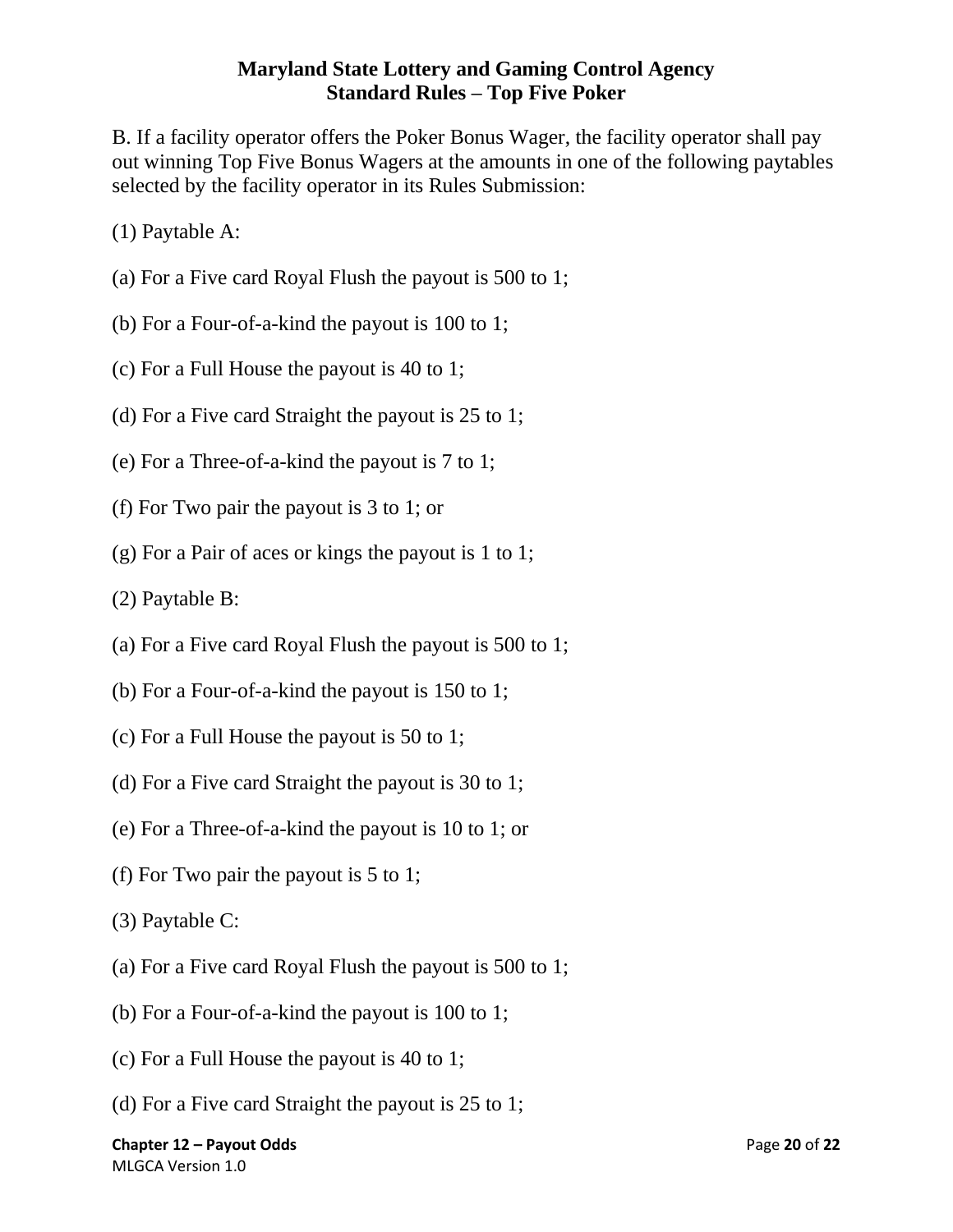- (e) For a Three-of-a-kind the payout is 5 to 1;
- (f) For Two pair the payout is 3 to 1; or
- (g) For a Pair of aces or kings the payout is 1 to 1.